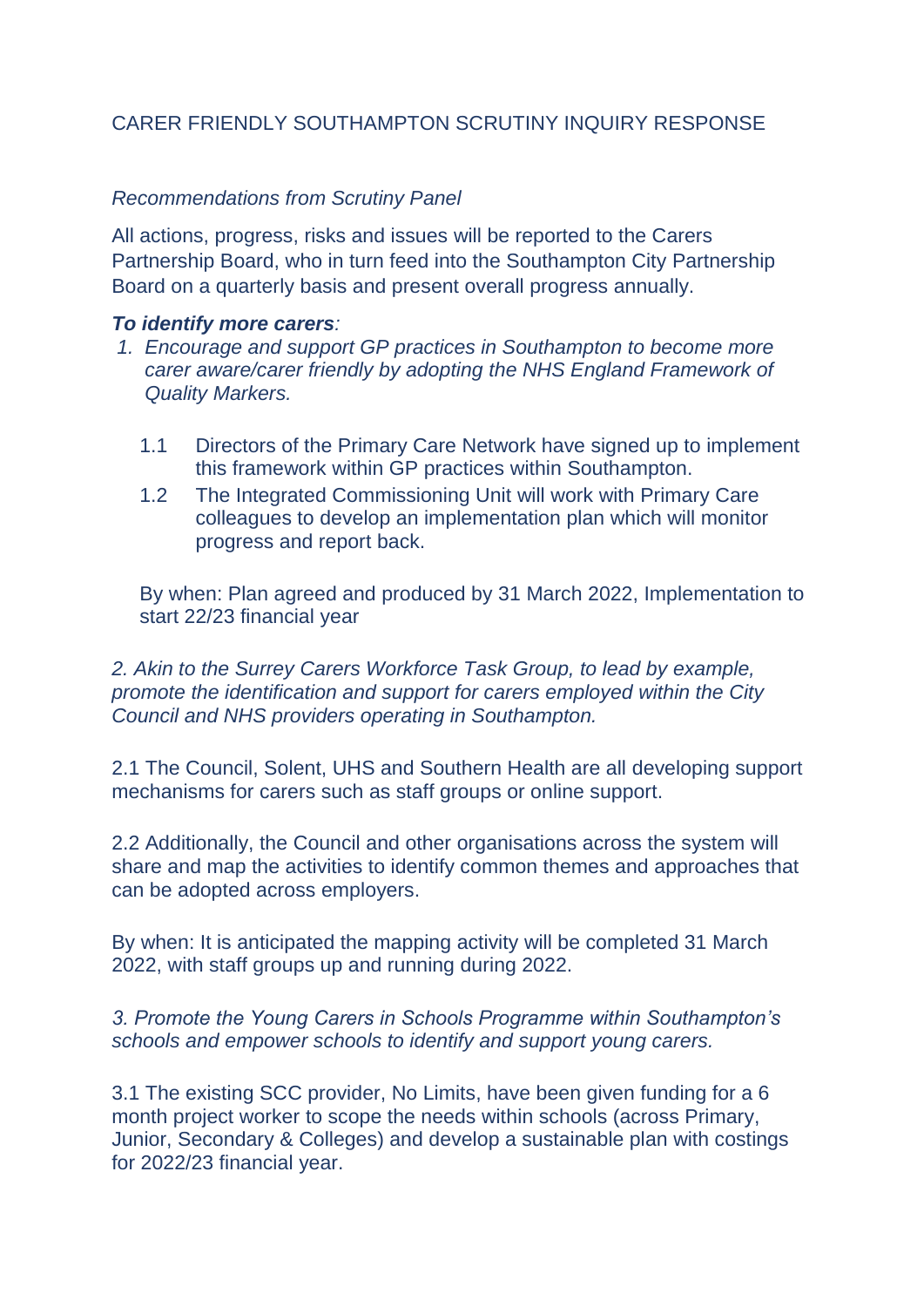By when: It is expected that No Limits will present this plan in December 21 /January 2022.

*4. In conjunction with young carers, establish a Southampton Young Carers Identification Card and seek the support of appropriate organisations to offer discounts to our young carers.*

4.1 A wider piece of work is being undertaken with SCC, UHS, Solent, Southern, Police, Fire, Ambulance, Carers and Young Carer to produce Carers Identification card/passport/lanyard that all can use.

4.2 Once a solution that is acceptable across the different parts of the Health, Social Care and Emergency services system, it will be implemented.

By when: There are two workshops 8 & 11 November, an implementation plan will be developed in December and implemented during 2022.

*5. Support the identification of a community hub/venue which makes it easier for carers to access support when needed.* 

5.1 A mapping exercise needs to be conducted with carers to establish:

What kind of sessions would be welcome, e.g. Welfare advice, coffee and chat, wellbeing activities, health checks Where in the city needs to be in the East, West and Central

Then identify the potential sites including: footfall, accessibility, cost

This will identify what carers want and need and where it can be provided. Following this exercise, start implementation across the city.

By when: Mapping and co-production to begin April 2022, Pilots across the City (East, Central and West) to start September 2022

#### *To improve information, advice and guidance:*

*6. Develop formal processes to encourage regular communication between the providers of carers information, advice and guidance in Southampton. Thereby duplication is minimised, advice is consistent, the no wrong door approach is applied and carers, or advocates, can navigate the system easily.* 

6.1 This will be included in the action plan for the strategy. Carers in Southampton are now using Refernet, a system to share referrals between Advice, Information and Guidance providers.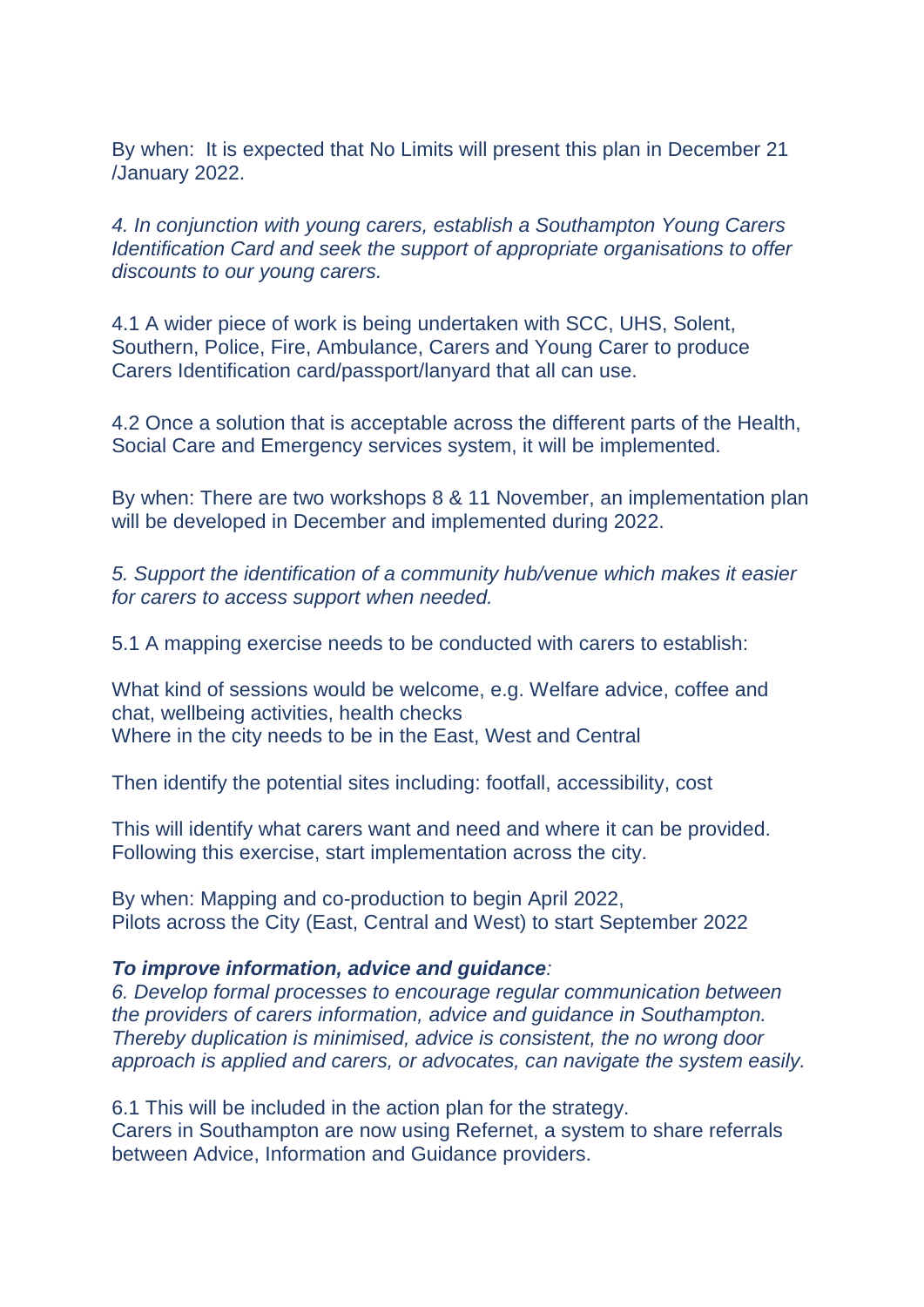6.2 Work with Advice, Information and Guidance providers to develop a specific offer for Carers and link it to the Council information.

#### *To improve assessments:*

*7. Review the process for undertaking parent-carer assessments to ensure that all parent-carers who have an appearance of need, or request one, have access to the statutory assessment, and, that they are actively involved in the assessment.* 

7.1 This is being reviewed by Children's services and in co-production with parent carers.

By when: Coproduction is complete. It is now being worked on to align with CareDirector IT development. Staff training and implementation is expected to be complete by April 2022. From then the assessment will be in use across Children's.

*8. Incorporate the principles being applied in Portsmouth to the assessments being undertaken by carer organisations in Southampton.* 

8.1 The assessment process is being reviewed and we will incorporate the principles of this approach into CareDirector (the new Social Care Client Relationship Management System).

8.2 Once it's been designed, it will run on CareDirector of 6 months and be reviewed in terms of quality assurance.

By when: Work to develop a new assessment format within CareDirector is underway.

Incorporate carers into CareDirector training programme for social worker and carer provider services being developed to coincide with implementation of CareDirector 2022, then reviewed Sept 22 to determine future development need.

### *To improve support for carers in Southampton:*

*9. Embed the strengths-based approach to assessment and care planning into practice in Adult Social Care.* 

9.1 The redesign of carers assessments (recommendation 8) is being taken forward as part of the implementation of Care Director (a new social care IT system). It will incorporate the need to take a strength based, person centred and assets-based approach.

9.2 Adult Social Care and carer provider support services to access community assets map to help develop carers support plan.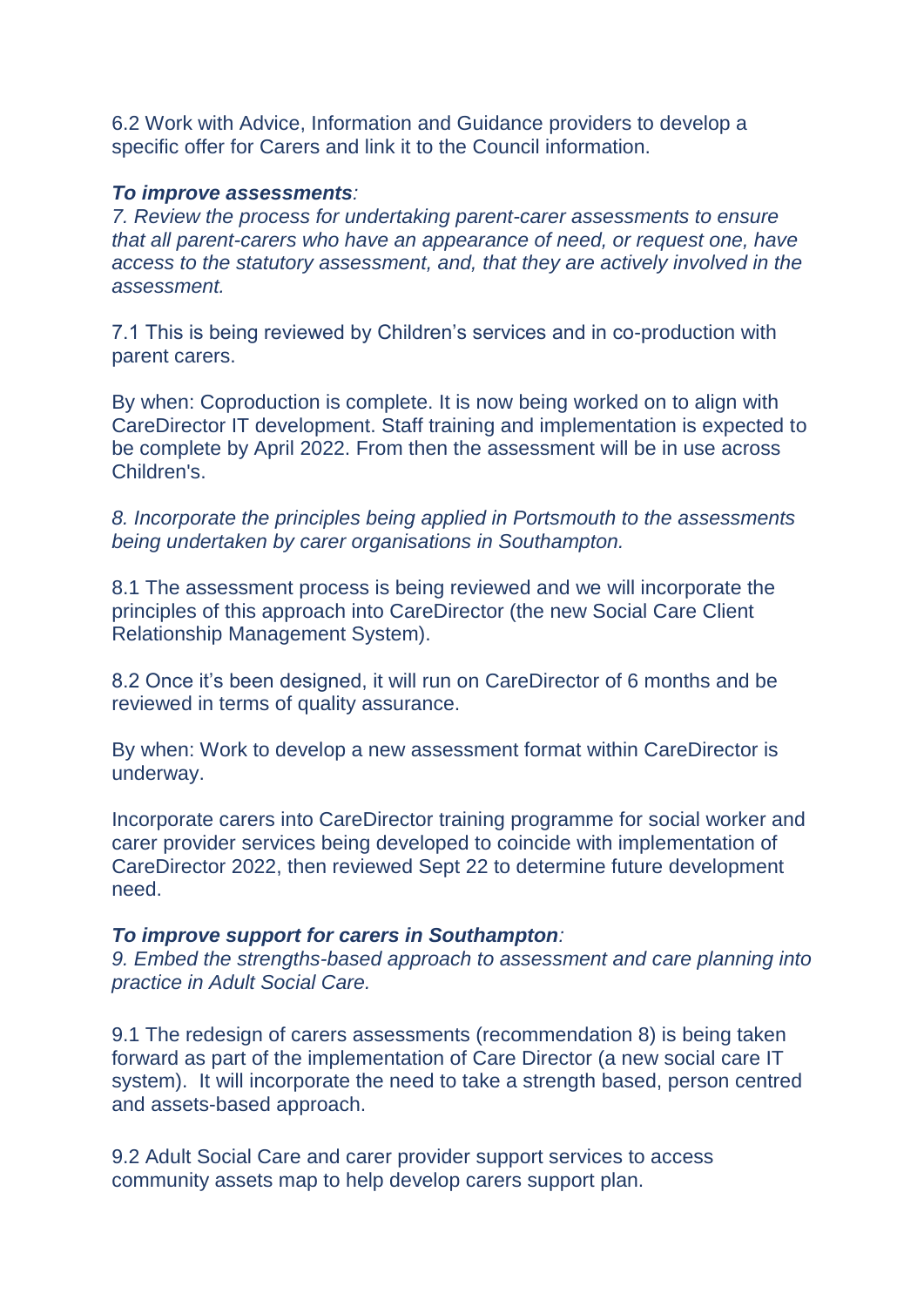9.3 As part of using the community asset map, ASC and carer provider support services to identify and log gaps in provision. Working with carers groups and local voluntary, community and faith groups to coproduce solutions, building on what is currently available.

By when: 9.1 Work to develop a new assessment format within CareDirector is underway. It is anticipated CareDirector will be fully functioning by end of this financial year.

9.3 Community asset work is expected to be functioning by May 2022.

*10. Learning from the examples of Surrey and Portsmouth, utilising community assets, work with carers to develop a broader offer of breaks and activities that can provide support to carers in their caring role and to have a life outside of their caring role. Support should be accessible to an increased number of carers recognising the health and wellbeing benefits to carers of early intervention and support.* 

10.1 The community assets map has been developed and will inform this work (see recommendation 9). A small amount of funding has been identified through the Better Care Fund 2021/22 to pilot a community assets based approach to support breaks for carers in neighbourhoods in the city. This will inform a wider review of respite and short breaks during 2022/23.

By when: Work is to start Jan 22 to work with carers and communities to coproduce the community assets based approach to carer support and breaks, with grant funding to be made March 22. Implementation is expected to commence April 22.

The wider review is expected to report back Sept 2022

*11. With carers, review the provision of training for carers to ensure that it meets their needs.* 

11.1 Mapping of current training, coaching and support will take place across the health and social care system including voluntary sector: taking into account of national and local offers, which may be online, face to face or elearning.

11.2 A carer training and development survey will be undertaken in April 22 to identify current and unmet needs to determine and prioritise future training and development needs.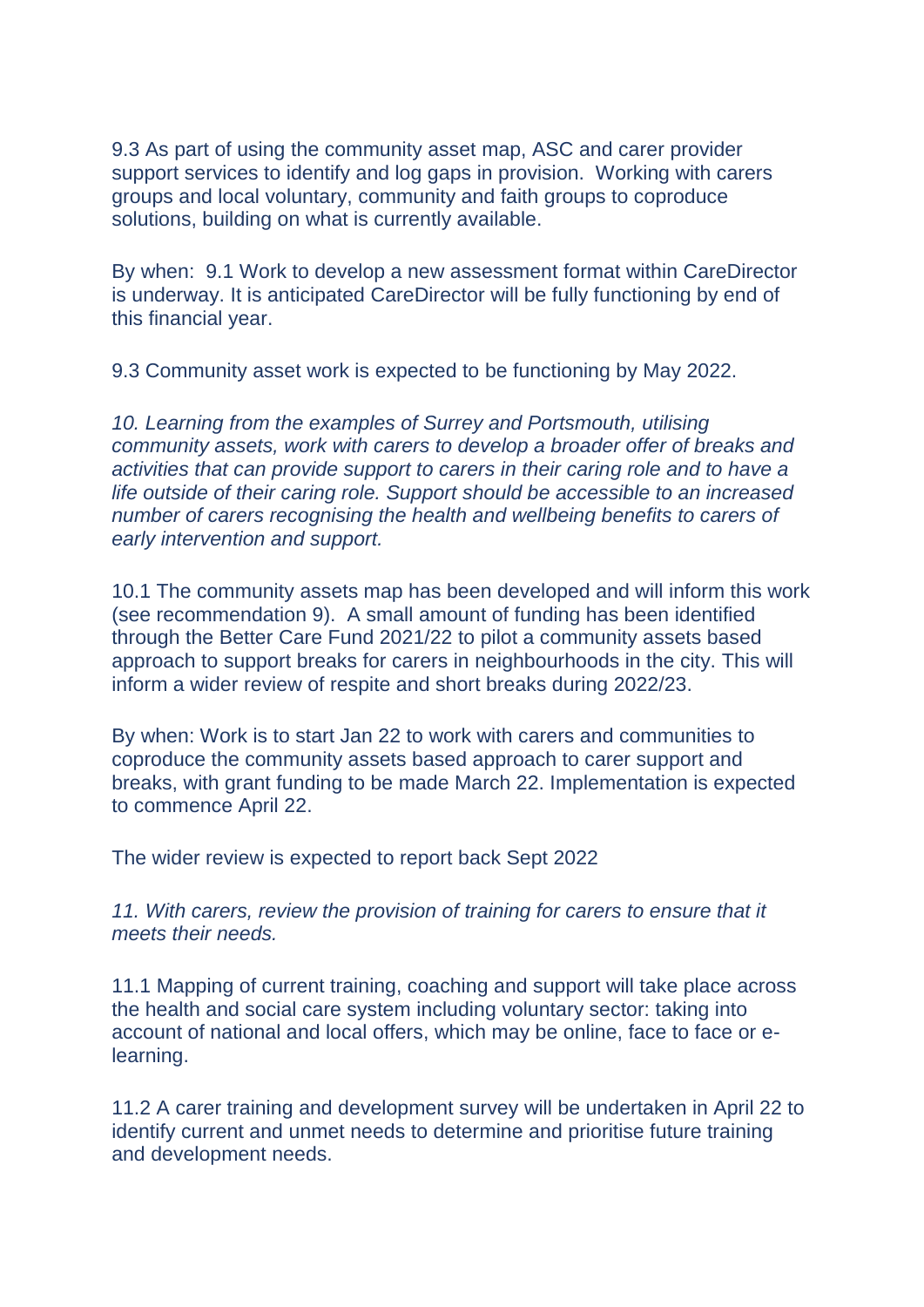11.3 Carer training needs to be incorporated with the health and social care workforce training needs assessment and opportunities to access available opportunities to be made available.

11.4 Based on identified need and priorities, specific training for carers to be delivered, supported by appropriate local services and charities.

11.5 Principle Social Worker for adults is working with Carers Partnership Board to coproduce some carer training for social workers.

By when: 11.1 – 11.4 - By June 22 to have completed the training and development needs analysis. By September 22 for a programme of available training to be published by local carer services. 11.5 – Starting January 2022

12. Consider how carers can be involved in the City of Culture Bid planning *and celebrations.* 

12.1 Link Carers Steering Group with arts and culture groups, involved in the City of Culture bid process, and working with community development partners, to look at developing opportunities for carers.

By when: During 2022/2023

### *To help carers stay in, enter or return to work, education and training:*

*13. Sign up to the Employment for Carers umbrella membership scheme and work with Carers UK to promote the available resources to businesses in Southampton.* 

*14. To enhance the City Council's reputation as a carer friendly employer, seek accreditation to the Carer Confident Scheme.* 

By when: These are currently being explored with regard to efficacy and best value. We will revert to the committee by April 2022.

*15. As part of the movement to embed social value into the procurement process, encourage suppliers to the Council to become accredited to the Carer Confident Scheme.* 

By when: Due regard for Carers will be embedded in social value section of procurement from April 2022.

As above with regard to the Carers Confident Scheme as it is intrinsically linked to purchasing Employment for Carers umbrella membership scheme.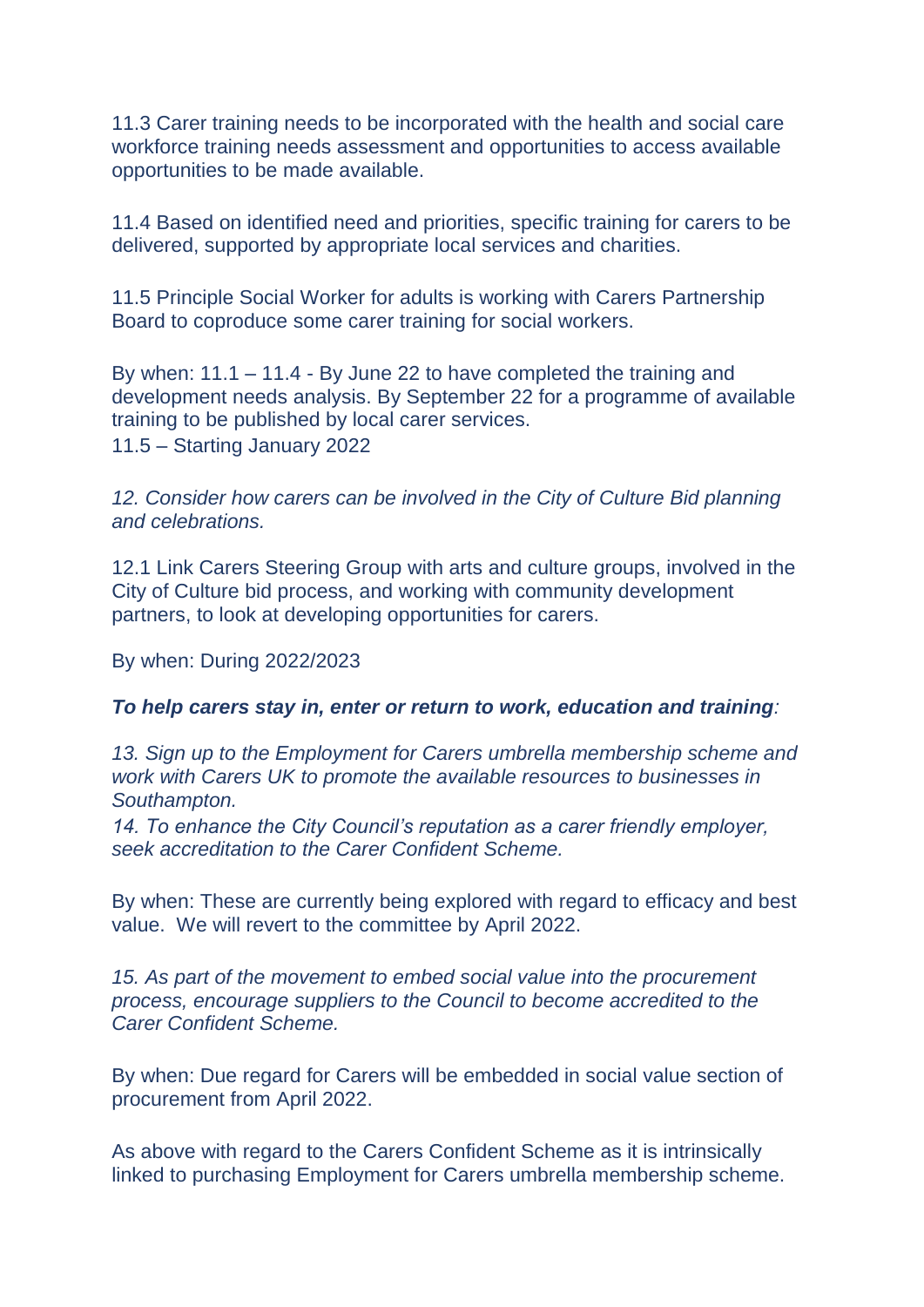*16. Pilot the MYTIME Young Carers employability programme in Southampton and explore opportunities to embed this within the work of the recently established Youth Hub developed in partnership with the DWP, and the work being delivered by No Limits.* 

By when: This will explored in order to seek resources and begin April 2022

## *To improve the involvement of carers:*

*17. Embed the practice of working in co-production with carers and people with lived experience, as well as other stakeholders, to ensure they are involved in the development, design and provision of services to meet their real needs.* 

17.1 This is in development; actions so far comprise:

Carers Steering Group – comprised a variety of carers to help raise issues, influence, scrutinise, monitor and co-produce solutions Carers Partnership Board – comprised carers, various health and social care providers as well as the two commissioned carer providers. This forum is to share what's going on across the different organisations and see how best to link up as well as raising any concerns around services.

17.2 Other work will include the key priorities from both carers and the strategy.

By when: Both the steering group and partnership board have been running since the Inquiry.

Other work and timing is covered in the strategy action plan.

Council officers are refreshing the co-production principles to share with all services.

## *To improve transitioning:*

*18. Develop a Memorandum of Understanding between Adult Social Care and Children's Services to support the transitioning of young carers into adult carers and parent carers caring for an adult child.* 

18.1 This work has started and national MOU document is being developed to be specific to Southampton, so a whole family approach is taken by the Council and provider services.

18.2 During the consultation of the strategy, it has been raised that transition also applies to many other situations, such as: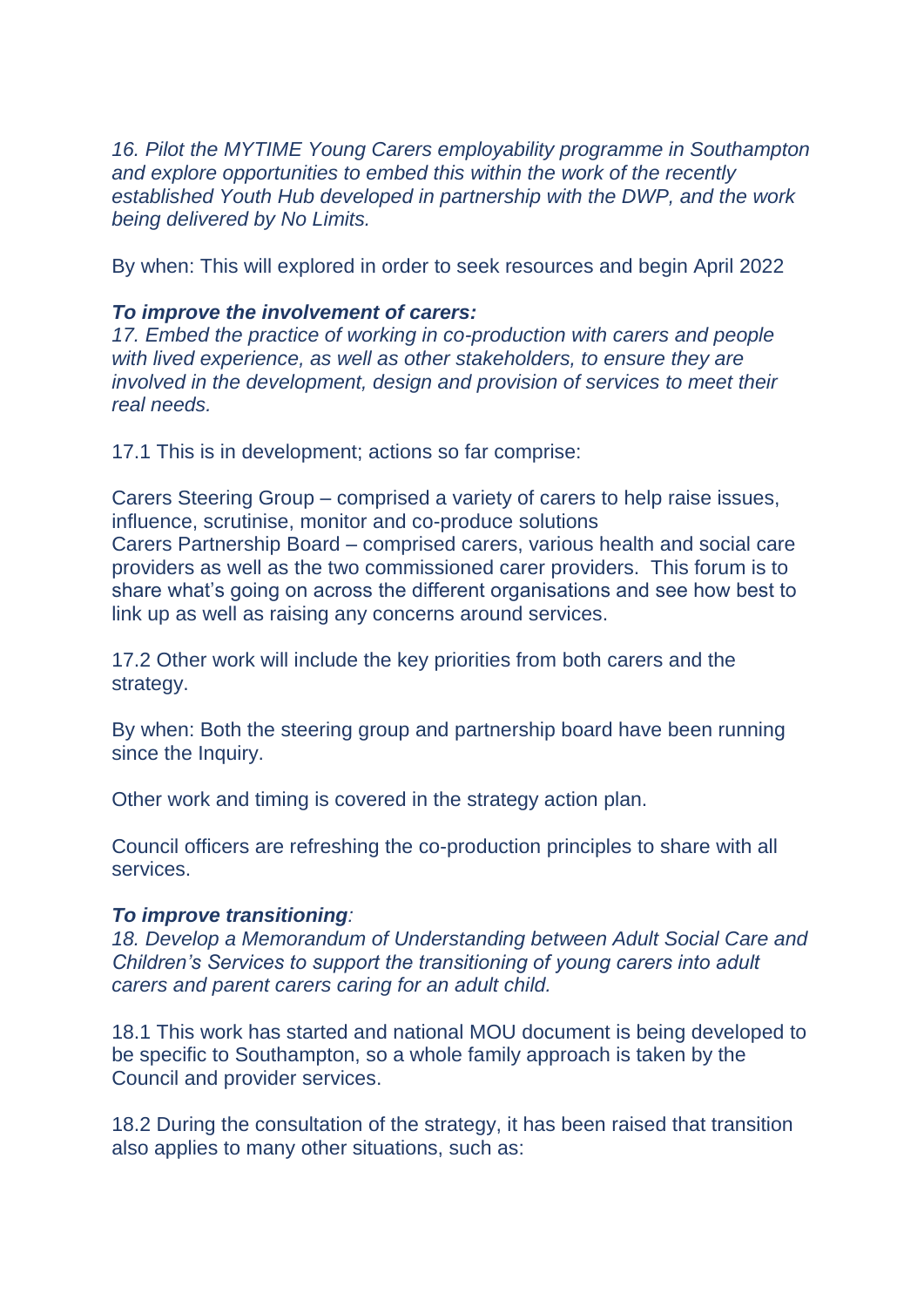A cared for young person becoming an adult

A cared for adult moving out of home to live independently

A cared for adult turning 65 and transitioning into older people's services

By when: It is anticipated this signing of the MOU will be complete March 22.

Embedding into practice will take longer and the MOU will be shared with both principle social workers (Children and Adults) in order to support its use in relation to training. An update will be provided by March 23.

The wider areas acknowledged above will be considered and addressed in the action plan – likely during 2022/23.

### *To improve co-ordination of support for carers, and with carers:*

*19. Develop a Carers Charter that all organisations that work with carers can adopt and promote its principles. Hampshire Carers Charter is based on the four key principles for supporting carers adopted by Southern Health Foundation Trust.* 

19.1 The strategy and action plan is being reviewed annually, it would be more appropriate to consider this at a later date, say 2024.

Given the volume of work and the timeframe of five years, a lot of the work that is being carried will directly improve the support to carers.

*20. Establish a carer led Southampton Carers Partnership to ensure that the views of carers are listened to and to improve the effectiveness of multiagency working in achieving outcomes for carers based on priorities they have said make a real difference to them.* 

20.1 This has been in place since Nov 2020

### *To improve the sharing of data and intelligence to support carers:*

*21. Explore how the Care and Health Information Exchange (CHIE) can be improved in design or usage, to enable carers to only tell it once and for relevant services to have timely access to carers emergency plans.* 

21.1 The Integrated Care System lead for IT personalisation has produced an approved digital architecture to allow patients to record information about themselves using apps. This approach is currently being trialled to ensure the pathway is functional. If successful, it will be possible in the future for carers to record information about themselves and the person they care for using an app and for this to be visible to health and social care professionals.